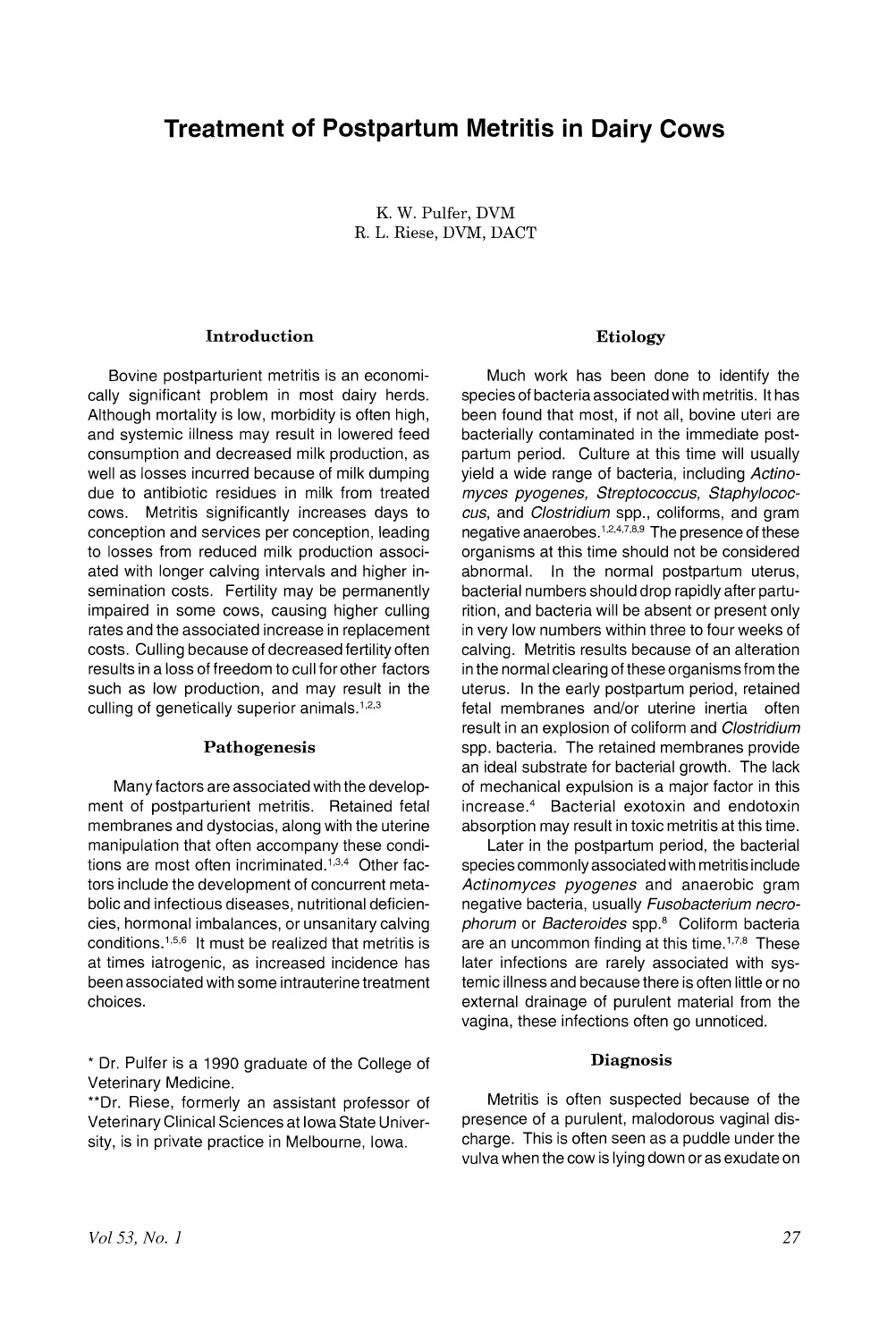the perineum, tail and vulva. The exudate is usually reddish-brown or white, depending on the type and stage of infection present. The viscosity and the odor of the exudate shouId be noted as the normal postpartum uterine exudate will be quite high in mucus and without an offensive odor. However, absence of noticeable drainage by no means rules out the presence of infection. Examination of the vulva manually or with a speculum may reveal purulent exudate in the anterior vagina or clinging to the external cervical os.

Many cows with metritis will have a clean vagina upon examination and no apparent discharge. Thus, uterine palpation per rectum should always be performed when metritis is suspected. An infected uterus and cervix will have delayed involution, one horn is usually larger than the other, fluid may be present in one or both horns, or the uterine wall feels thickened and "doughy". Care should be taken when palpating an enlarged or pus-filled uterus as the uterine wall may be friable which could result in rupture or perforation leading to peritonitis. Infection of the uterus extending to the serosal surface is known as perimetritis and often leads to adhesion which may impair fertility. Exudate from the uterus may also infect the oviducts, ovaries, bursas and other surrounding structures.

## Toxic metritis

Signs of toxemia may be noted in some cows with metritis. These include anorexia, pyrexia (not always), depression, and dehydration. Mortality, while not common, is possible. Usually, toxic metritis occurs in cows shortly (2-14 days) after calving.? There is good blood supply to the uterus at this time enhancing the absorption of bacterial toxins produced by gram negative bacteria in the uterus atthis stage of the postpartum period. High nurnbers of gram negative bacteria elaborate large amounts of endotoxin, making endotoxemia the most likely etiology of this condition.<sup>1</sup>

Toxic metritis is a condition that requires prompt and aggressive medical intervention. Therapy should be aimed at removing as much of the toxic uterine material and treating the animal for systemic signs of toxemia. Uterine lavage with a dilute chlorhexidine solution is very useful in these situations. Dilute iodine solutions may also be used, but have the disadvantage of being more caustic and irritating than chlorhexidine. A stomach tube is passed through the cervix into the previously pregnant horn and the solution pumped into the uterus or allowed to infuse via gravity. The tube is then disconnected and held below the level of the uterus to set up a siphon effect. Approximately one liter of solution is infused or until some of the solution flows back through the cervix. Care must be taken that the uterus is not overly distended with fluid. Over distention may lead to the forcing of purulent material up through the oviducts or to uterine rupture.

An effort should be made to keep the fluid as close to body temperature as possible, since a cold or hot solution will cause irritation that may lead to straining. A hot solution poses the additional threat of causing uterine hyperemia which may increase the absorption of intraluminal toxins, thereby precipitating a toxemic crisis. The infusion and drainage should be repeated until the draining fluid is about the same color as the infused fluid. $7$  The flushing may be followed by infusion of an antibiotic into the uterine cavity.

Systemic signs should be treated as one would treat most toxenlias. A combination of systemic antibiotics, antiinflarnmatory drugs, and supportive therapy will usually be very helpful. $<sup>7</sup>$  Systemic</sup> penicillins ortetracyclines are often used because of their combination of efficacy, economy, safety, and reasonable milk withdrawal times. As with all antibiotic administration to lactating dairy cows, the milk should be tested and found free of antibiotic residues before it is saved.<sup>10</sup> Many antiinflammatory agents have been used in the treatment of toxic metritis with varying claims of efficacy. Flunixin meglamine may be especially useful in this situation, considering the role of absorbed endotoxin. This is however, an extralabel drug use. Intravenous electrolytes and glucose are often indicated and should be administered in large amounts (10-20 liters).

#### Treatment

Treatment of metritis which is not causing systemic problems, while not a medical emergency, is extremely important for the future reproductive performance of the animal. The goals of metritis treatment should be to clear the uterus of the infection with minimal trauma to the tissues. This allows for conception soon after treatment. Many of the treatments commonly employed do not allow for early conception due to the ineffectiveness of the drug or to uterine damage caused by the drug. Persistent infection of a uterus undergoing repair may not prevent estrus and breeding, but likely will affect conception orthe life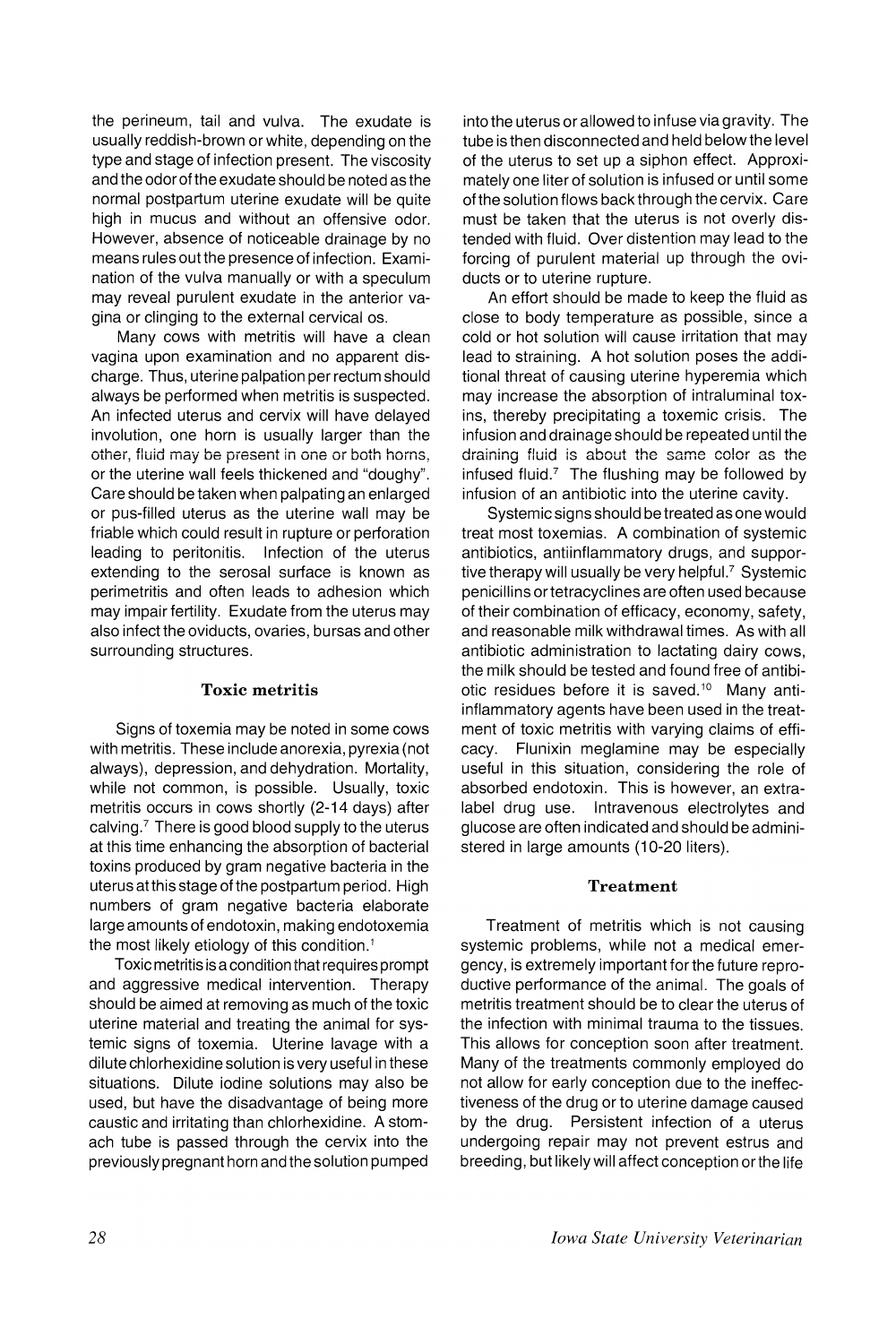of the early embryo. Increased days open is often seen as a problem with intrauterine therapy.<sup>1,12</sup> Treatments commonly fall into three areas: antibiotic therapy, chemical disinfectants, and hormonal therapy.

Antibiotic therapy in the treatment of metritis should be directed at presenting a sufficient concentration of an appropriate antibiotic to the site of the infection. Since, in metritis, the infection is present into the deeper structures of the uterus and possibly even to the serosal surface, inappropriate antibiotics or antibiotics in too Iowa concentration may not be absorbed and presented to the site of the infection. Other structures such as the oviducts and ovaries may also be infected and these would not necessarily be treated by antibiotics placed into the uterine cavity. Antibiotics infused into the uterus are absorbed into the systemic circulation and may appear in the milk or meat.<sup>10</sup> uterine infusion of antibiotics does not mean that milk and meat withdrawal times do not apply. The amount of antibiotic absorbed depends on the drug, its form, its carrier, the amount used, and the disease status of the uterus it is infused into.<sup>11</sup> Appropriate caution should be taken when marketing meat and milk products from treated cows.

Although only neomycin is labeled for bovine intrauterine therapy,<sup>13</sup> many other antimicrobials including penicillin, tetracyclines, aminoglycosides, nitrofurazone, and sulfonamides, with and without potentiation, have been used for extra-label applications.<sup>11,14</sup>

Sulfonamides inhibit bacterial folic acid formation and their activity against causative organisms appears good in vitro. Pus and necrotic debris present in the infected uterus provide the metabolites needed by the bacteria to produce folic acid. This antagonizes the action of sulfonamides and renders them ineffective.14 Sulfonamides can also be quite irritating to the endometrium.

Aminoglycosides also demonstrate a good spectrum of activity in vitro, however their uptake by bacteria depends on the presence of oxygen for oxidative phosphorylation to provide the energy needed for active transport of the drug across the bacterial membrane. Therefore, their effectiveness is extremely diminished in the oxygendeficient atmosphere of the infected uterus.14

Nitrofurazone, in its commonly available concentrations, has difficulty meeting the minimum inhibitory concentration necessary for bacterial inhibition. It also has reduced effectiveness in the presence of pus, blood and necrotic debris and is also quite irritating to the endometrium.<sup> $1,14$ </sup>

The action of tetracyclines is not affected by the presence of pus, blood or necrotic debris in the uterus, making them a good choice for treating the mixed-bacterial infection in the early postpartum uterus. One resistant bacteria also does not provide protection for the others. Dosages range from 0.5-5.0 grams and the infusion should be repeated every 1-2 days until the infection is under control. Tetracyclines can be quite irritating to the endometrium and may be detrimental to uterine defense mechanisms. However, if used in a sufficient volume of carrier, usually distilled water or saline, they remain a good choice for use with the mixed infections of the early postpartum period.

Penicillin is less irritating to the endometrium but resistance patterns of the mixed bacterial flora of the early postpartum uterus make it a poor choice. One resistant bacteria provides protection for the rest. Penicillin is very effective against the bacteria seen in the later postpartum period, namely Actinomyces pyogenes, Fusobacterium necrophorum, and Bacteriodes spp. Dosages range from 1-10 million units and should be repeated daily for optimum effect.<sup>11,14</sup> Dilution of the antimicrobial in 10-100 ml of a sterile solution such as saline or distilled water has been advocated to allow better distribution of the compound within the uterine lumen.<sup> $11$ </sup> It is felt by some that the lack of irritation seen with penicillin versus tetracycline will lead to improved endometrial health and more rapid conception.<sup>10</sup>

Parenteral antimicrobial therapy for metritis which is not causing systemic signs may be a viable alternative to intrauterine therapy, especially if the producer realizes that all milk from treated cows needs to be discarded, regardless of the route of therapy. Parenteral therapy will generally produce adequate antibiotic levels in all genital tissues, not just the uterine lumen. This route may also eliminate drug induced damage to the endometrium and allows repeated treatment without the risk of introducing new infection. The choice of antibiotic used should rely on the therapeutic considerations previously discussed regarding intrauterine therapy, with penjcillin and tetracyclines most commonly used.<sup>11</sup>

Intrauterine infusion of disinfectants such as iodine, chlorhexidine, or cresol derivatives has been advocated for metritis treatment. Studies have shown that strong iodine solutions will cause endometrial necrosis and return to estrus within 4-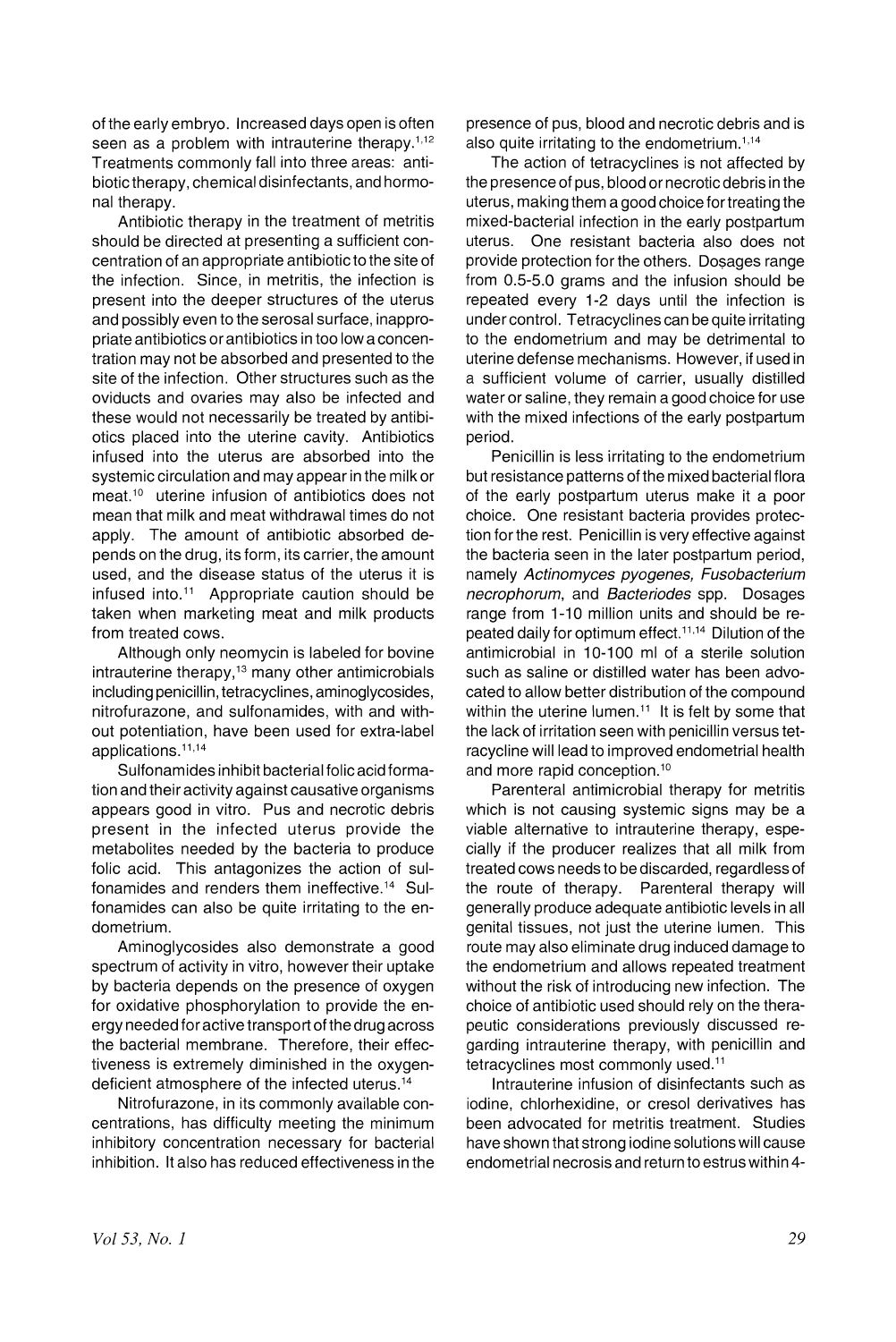7 days. The irritation caused by the disinfectant has been demonstrated to invoke a prostaglandin release with subsequent luteolysis and return to estrus.<sup>15</sup> This is most likely true for other disinfectants as well. They are also quite detrimental to uterine defense mechanisms. Since their primary role appears to be luteolysis, the advent of more efficacious luteolytic agents has made their use of questionable value.

## Hormone Therapy

Hormone therapy for metritis has become increasingly popular with the introduction of more effective compounds and the tighter control of antibiotic milk residues. Hormones have the added advantage of quick and easy administration, as most are effective when given intramuscularly. In addition, there is usually enhancement rather than interruption of uterine defense mechanisms.

Hormones are used to stimulate uterine evacuation and improve the effectiveness of uterine defenses. In general, agents can be divided into those that directly affect the uterus and those that induce estrus or an estrus-like state. Oxytocin and ergonovine fall into the first category and estrogens and prostaglandins fall into the latter. Oxytocin is often used immediately postpartum to facilitate placenta removal. While the efficacy of its use here is often in contention, it is agreed that oxytocin will induce uterine contractions in animals with high levels of circulating estrogen. Therefore, it is relatively useless in animals that are more than 2-3 days postpartum and not in the follicular stage of their cycle. Oxytocin's short half-life also makes repeat treatments necessary. Ergonovine is a fungal derivative and not actually a hormone. Empirical evidence has been the main basis for its use. Controlled trials have shown little or no effect on myometrial contraction.<sup>11</sup>

Estrogen stimulation of the uterus causes increased myometrial tone and activity, as well as stimulating the uterine immune mechanisms.<sup>7</sup> Estrogen may be used alone for metritis treatment. Recommended doses of estradiol range from 3-10 mg and doses may be repeated twice at 3 day intervals.<sup>11</sup> A major problem with the administration of exogenous estrogens is the fact that the uterus will contract regardless of the patency of the cervix. This has the potential to force purulent material up the oviducts, a process which can cause salpingitis, oophoritis, and adhe-

sions, all of which will have a detrimental effect on future reproductive performance.<sup>7</sup> However, estrogen is the only therapeutic agent which will consistently produce uterine contractions in animals at all stages of cyclicity, and it has been found to be at least as effective as prostaglandins when given before day 40 postpartum. $7$ 

Induction of estrus is the ideal treatment for metritis. During estrus there is very effective expulsion of uterine contents and stimulation of uterine defense mechanisms to a very high level. In addition, the corpus luteum (CL) formed may be destroyed with estrogen or prostaglandin after 6- 8 days, leading to another estrus; in effect a repeat treatment for the metritis. As prostaglandin's direct effect on the uterus is fairly minimal, it is essential that the cow have an active CL in order to derive maximal benefit from its administration. Successful induction of estrus occurs 80-90% of the time following prostaglandin administration to a cow in the luteal stage of her cycle compared to 55-60% success following estrogen administration.<sup>11</sup>

## Conclusion

Treatment of bovine metritis should focus on several goals. First, any systemic involvement should be treated to protect the immediate health of the cow. Treatment of the metritis itself and preservation of future fertility are also of primary importance and need to be considered together. Many commonly used treatments for metritis have been shown, in controlled studies, to decrease the future fertility of the cow, thus increasing the days to conception and raising the chances that the treated cow will be culled for reproductive reasons. Treatments, therefore, need to be chosen and applied cautiously with the above considerations in mind.

## References

1. Olson JD, Bretzlaff KN, Mortimer RG, Ball L. The metritis-pyometra complex. In: Morrow DA, ed. Current Therapy in Theriogenology 2. Philadelphia: WB Saunders Co. 1986.

2. MooreCW, MarnewickJJ, HenningAC. Onthe use of oxytetracycline in reducing the incidence of metritis in dairy cows. J South African Vet Assoc. 55:65-69. 1984.